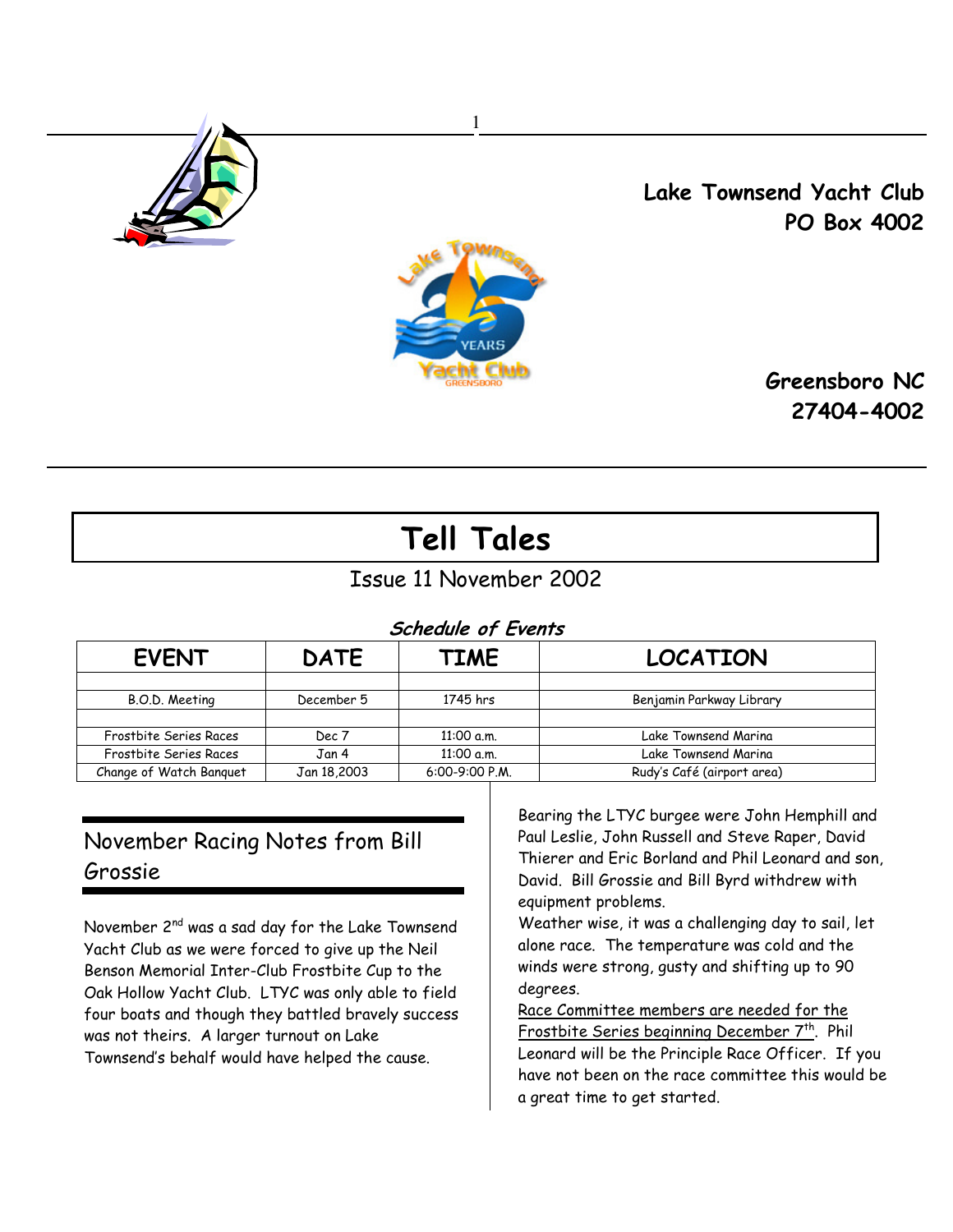## Annual Meeting

Close to forty members attended the LTYC Annual Meeting at the Bryan Park Golf Shop and enjoyed a covered dish dinner. Three major issues were decided: the election of new officers, the acceptance of the calendar and the adoption of the budget.

2

Election of Board and Officers: The officers and board members for 2003 were elected and will take office at the Change of Watch Banquet on January 18, 2003. The officers will be: Bill Grossie, Commodore; George Bageant, Vice Commodore; Alison Childress, Rear Commodore; David Young, Secretary; Esther Khoury, Treasurer; and Immediate Past Commodore, John Goodman. Board Members will be Eric Borland, John Hemphill, Hugh McLawhorn, Ray Barker, Pam Reynolds and Ella Wren.

Review and acceptance of the proposed calendar: Three new events were added to the calendar for 2003.

- The club will be offering three Safety Boat Operation classes in March. Race committee members and sailing class instructors will be encouraged to take this class which is based on a US Sailing course.
- In an effort to gather club members together more often, the Club will be hosting four covered dish socials in March, May, July, and November. Locations will be announced later.
- On October 25, 2003, the Club will sponsor a new type of regatta featuring a pursuit race. Boats will sail around Lake Townsend with the slowest boats starting first and the fastest starting last. (This race will be a great tune-up for the Inter-Club Regatta the next weekend.) The event will feature a chili dinner.

Review and Adoption of the Annual Budget: The 2003 budget was adopted as proposed. Income is projected at \$10,425, proposed expenditures are \$9,345. The Board has tried to end each year with a \$1,000 surplus. In 2002 the club will be ending the year with a \$1,500 deficient. Poor response to the sailing classes and increased costs were the key reasons for the deficit. To address the shortfall and to balance the revenue streams between membership and class revenue, membership dues will be raised to fifty dollars beginning in 2003. This will be the first increase in membership dues in five years. The Lake Townsend Yacht Club has been noted for its high quality racing and safety equipment. By consistently ending the year with a surplus, we can continue to upgrade or replace older equipment. In the coming year, we will be upgrading the safety boat and committee boat radios to VHF and adding loud speakers. These speakers will come in handy for sailing instructors as well as the race committee.

### Dismal Interclub Showing!

The above statement is certainly very accurate. We only had four boats show up at the Interclub Regatta with the Oak Hollow Yacht Club. It takes five to make a legal event. As a club with over 70 members, we should be ashamed at our lack of interest in this event. Oak Hollow seems to be taking this event very seriously, and recruited several that are members of both clubs. If we want to take the cup back we better get our act together next year. This is such a fun event to attend so lets put it together next year and make every effort to show up and offer some competitive racing.

Other than the small number of boats attending, the weather was a little chilly, but not bad, and the wind was excellent! I had a great time racing. The courses were very well laid out, and were windward leeward courses. I think that over half the race committee were LTYC members.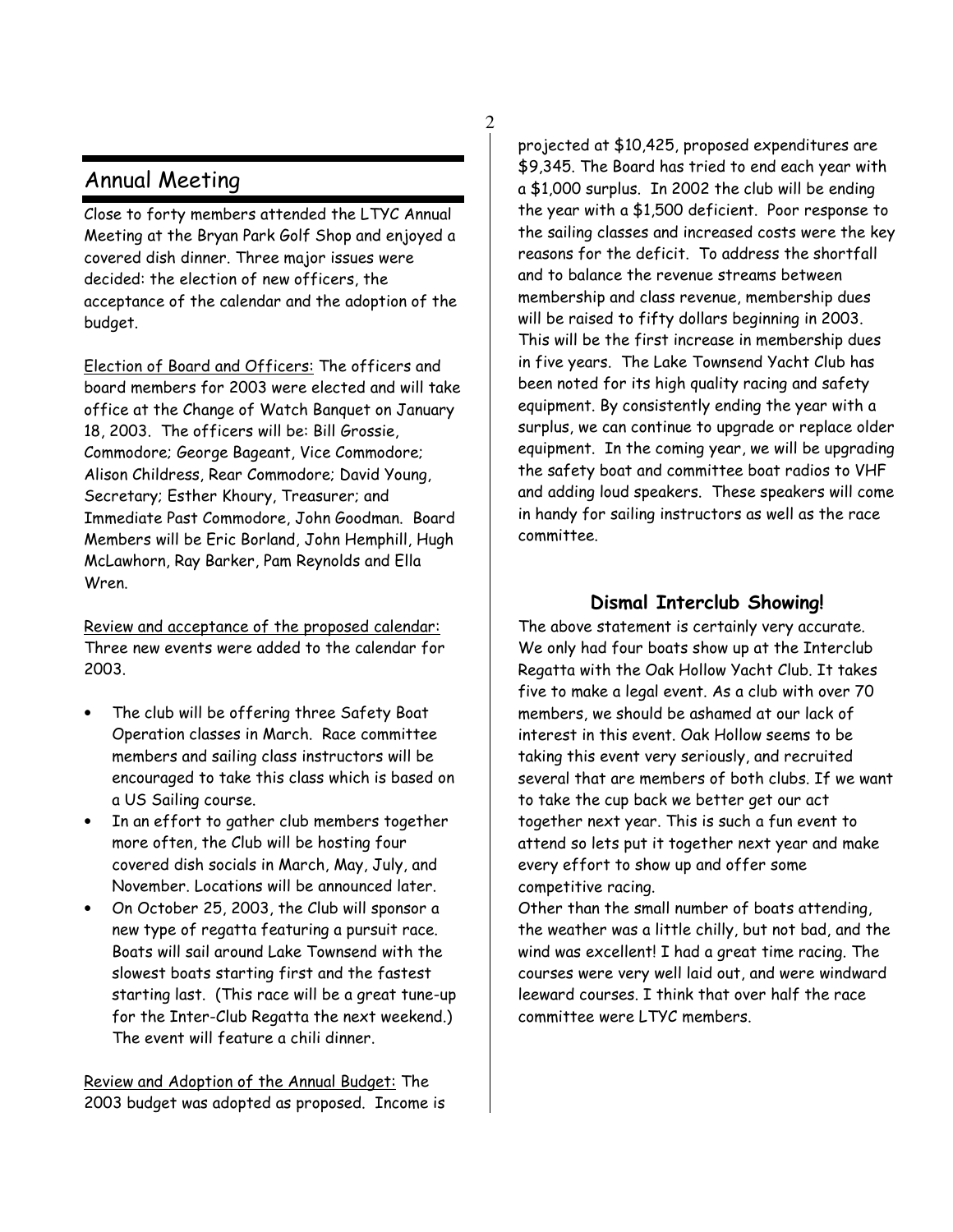#### New News!

3

This year is winding down so there is not an enormous amount of info to include in this newsletter.

I only have one more issue to write for next month and then Pam Reynolds has expressed the desire to pick up the newsletter for next year. I have had a blast in writing the newsletter for I believe 2 years now, It may be longer by now, but since I am not officially on the BOD, and since Pam wants to write the newsletter, I felt is was good timing to step down and allow some new blood to take over. I think some new fresh ideas would be nice, and I am sure that Pam will deliver. I look forward to reading the new newsletter, and welcome Pam with my full support! I appreciate all the help that was given to me from those who wrote specific articles, and supplied the scores etc.

#### For Sale

1984 Merit 22' Sloop rigged cruiser/racer. Double reefed main, jib, Genoa (150?), Marine VHF with masthead antenna, depth meter, knot log, & compass, Bow Pulpit, Stern Rails & lifelines,. Boarding ladder. Camper pop-top hatch with canvas, Vee-berth, settee, dinette, porta-pottie, Custom cockpit cover, trailer, 6 HP outboard. Placed First in LTYC 2000 & 2001 Saturday & Sunday Summer Race Series. Good condition can be viewed on lot at Lake Townsend. Tom Clark (336) 584-5767.

#### For Sale

Fleetwind 14' (Sunfish Style) Trailer Included. Needs Work Call Charles George 288-3691

#### For Sale

Lightning 1977 Nickels-Holman Hull # 13005 Cream w/red Gunwales, SS board, Mahogany rudder w/cover, North MJS, Fisher MJ, Extra Chute, Dry sailed/fresh water, cover and trailer \$3,500.00 Contact Gregmix@mindspring.com Atlanta 770 806-8866

### For Sale

1984 MIRAGE 5.5…………………….. Good to excellent condition…..everything works….no surprises!!! 2 main sails, 1 working jib, 1 storm jib, all in good shape new halyards led back to the cockpit, set up for single handing.2 new batteries….all electricals work. 3hp Johnson outboard…..has never let me down! Trailer in good condition with good tires and a spare set of tires and wheels. Many more options included………………………..\$3,750

Contact…. George Bageant…(h) 336-629-2750, (b) 336-626-1966 or gbageant@hotmail.com

### For Sale

16' Mistral & Trailer North Sails, Swing keel & rudder, Compass Easy to Sail \$1,500.00 Call Dave Varsik 336 712-9668

#### For Sale

Hobie 16, Light Blue with Tequila main sail and white Jib. Black mesh Trampoline, Ariba hiking stick, dual trapeze, telecat wind indicator, carpeted side rails, galvanized trailer, many misc repair parts, and extras. \$900.00. Phil Leonard H 336 643-0913, W 800 948-0827 Email pleonard@emorywilson.com, or cpleonard@msn.com

#### Looking to Buy!

Looking to buy a Flying Scot, Hobie 18, or Nacra in good to very good condition. Prefer Flying Scot Call Phil Leonard 800 948-0827W, H 336 643-0913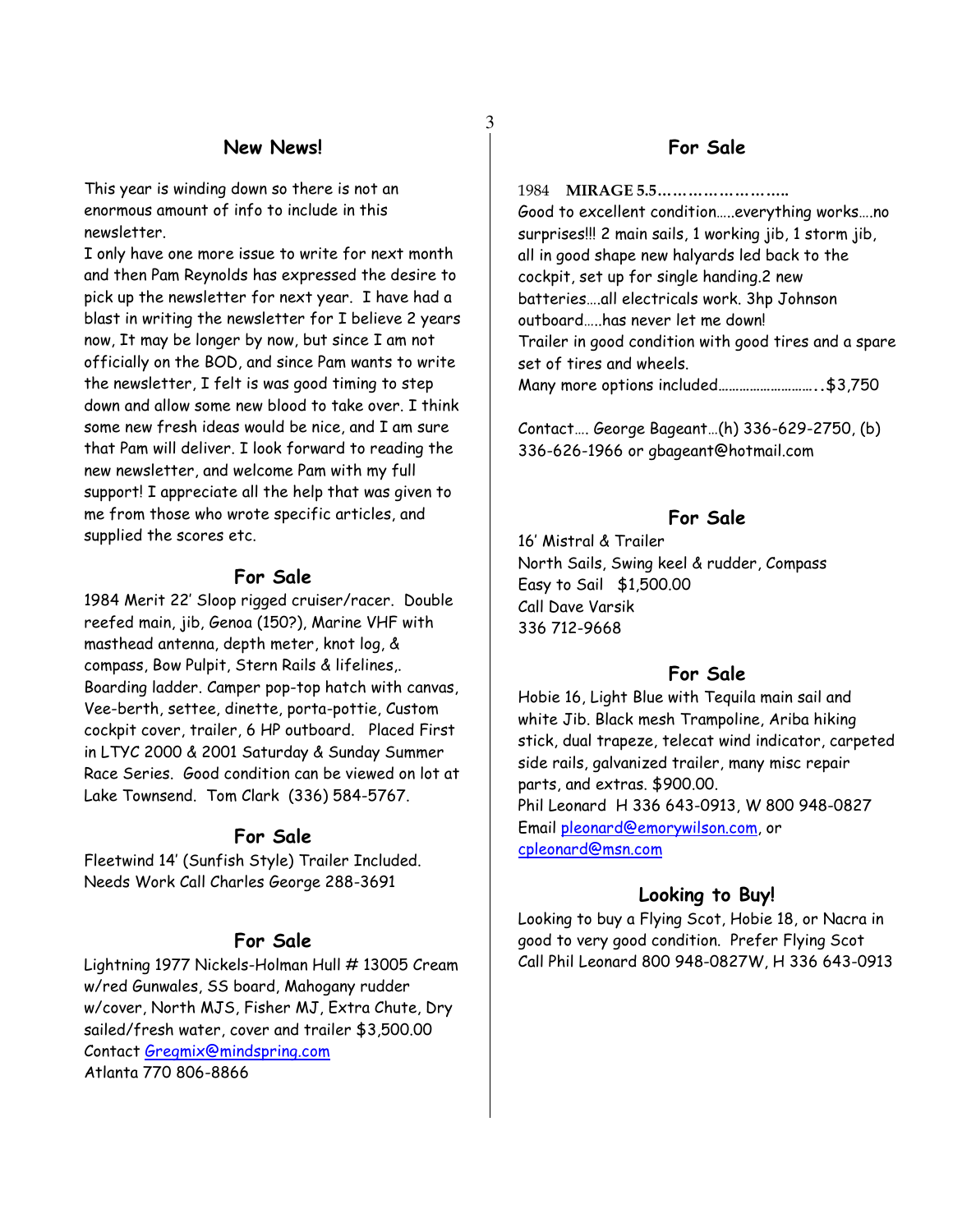|                         | <b>Lake Townsend Yacht Club Help lines</b> |
|-------------------------|--------------------------------------------|
| Commodore:              | John Goodman                               |
|                         | 336 605-9255 Home                          |
|                         | deacon76@bellsouth.net                     |
|                         |                                            |
| <b>Races:</b>           | <b>Bill Grossie</b>                        |
|                         | 336 643-1730                               |
|                         | wgrossie@infi.net                          |
| <b>Sailing Classes:</b> | <b>George Bageant</b>                      |
|                         | 336 629-2750 R                             |
|                         | 336 626-1966 B                             |
|                         | gbageant@hotmail.com                       |
|                         |                                            |
| Cruising:               | <b>Hugh McLawhorn</b>                      |
|                         | 336 627-0056R                              |
|                         | footinpa@hotmail.com                       |
|                         | kmmclawhorn@netscape.net                   |
| Membership:             | <b>John Hemphill</b>                       |
|                         | 336 449-9229R                              |
|                         | hemphillj@gborocollege.edu                 |
| Newsletter:             | <b>Phil Leonard</b>                        |
|                         | 336 643-0913 Home                          |
|                         | 800 948-0827 Work                          |
|                         | pleonard@emoryWILSON.com                   |
| Social:                 | <b>Allison Childress</b>                   |
|                         | 336 574-0885                               |
|                         | croneb@guilford.k12.nc.us                  |
| Website:                | www.greensboro.com/ltyc                    |
| <b>SAYRA Website:</b>   | Sayra-Sailing.com                          |
|                         |                                            |

4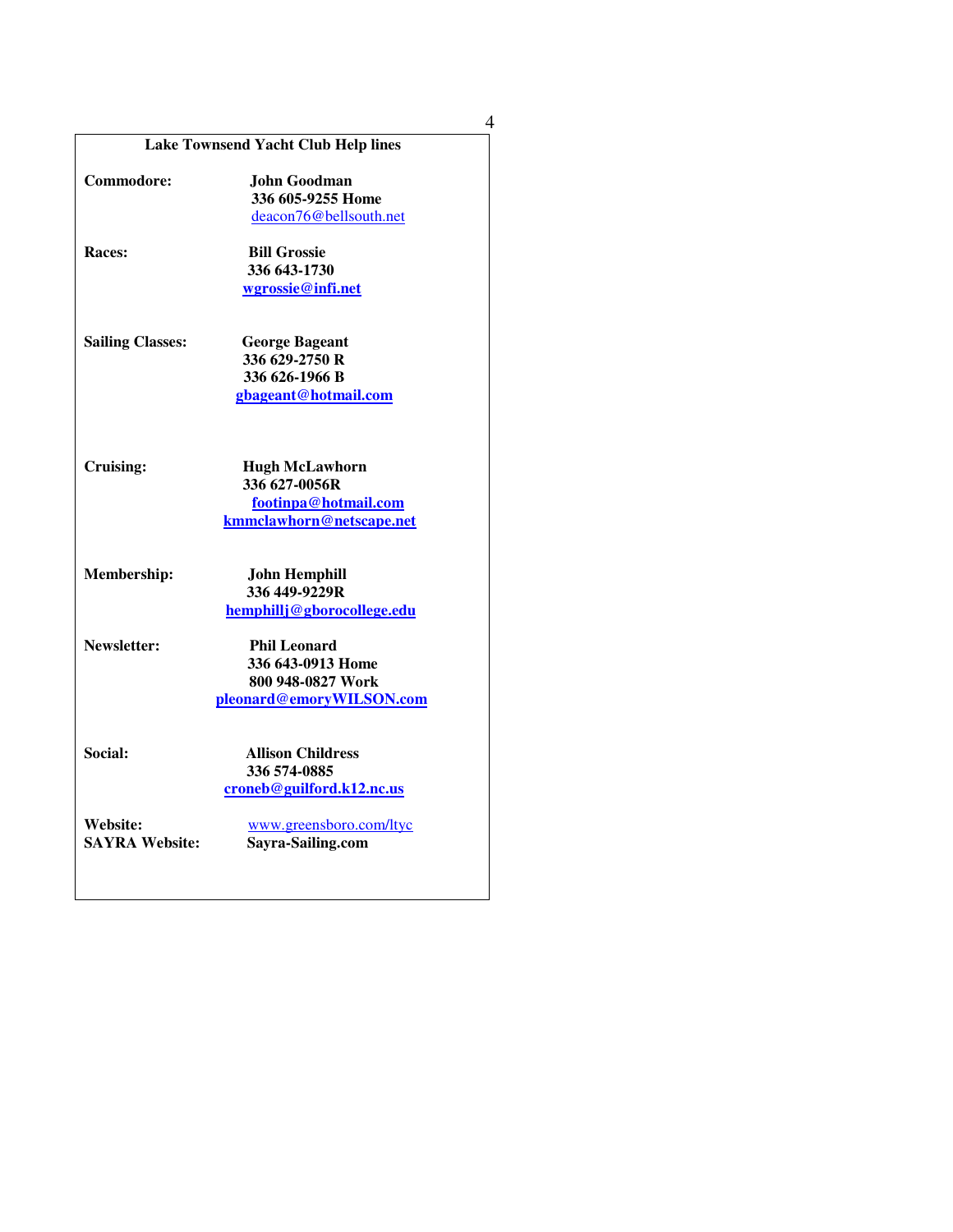#### Call People. Go Sailing

In an effort to involve more sailors in the Club's Racing Program, we're going to start publishing this "Available to Crew" list in each newsletter. The people listed have taken our Learn to Sail class or have other previous sailing experience and are all looking to get more time on the water. So, if you have a boat and would like to participate in the Summer Race Series (starting this month) why don't you call one of these folks for your crew? If you'd like to add your name to the list, contact David Young at 545-1655 or sandyleo@aol.com.

#### Available to Crew

| Name                       | Home Phone | Work Phone       |
|----------------------------|------------|------------------|
| Mike Allen                 | 282-4789   | 478-1190         |
| Eric Borland               | 342-6230   | 342-1382         |
| Richard Costner            | 851-1694   |                  |
| Chip Cromartie             | 286-3645   | 274-3559         |
| Craig and/or Nancy         |            |                  |
| Cunningham                 | 498-2475   | 672-3513 (Craig) |
| Joan Kramer                | 272-6183   |                  |
| Paul Leslie                | 668-2874   | 272-7102         |
| <b>Ralph Nuckols</b>       | 282-3269   | 434-797-6354     |
| Pam Reynolds               | 856-2908   | 832-7484         |
| <b>Todd Ring</b>           | 712-0908   | 764-6447         |
| Pepi Stahlmann             | 855-7314   | 434-8153         |
| Bob Pengelly & son Garrett | 288-8535   |                  |
| Quinn Wagner               | 375-3860   | Same             |
| Worth Gray                 | 834-0684   |                  |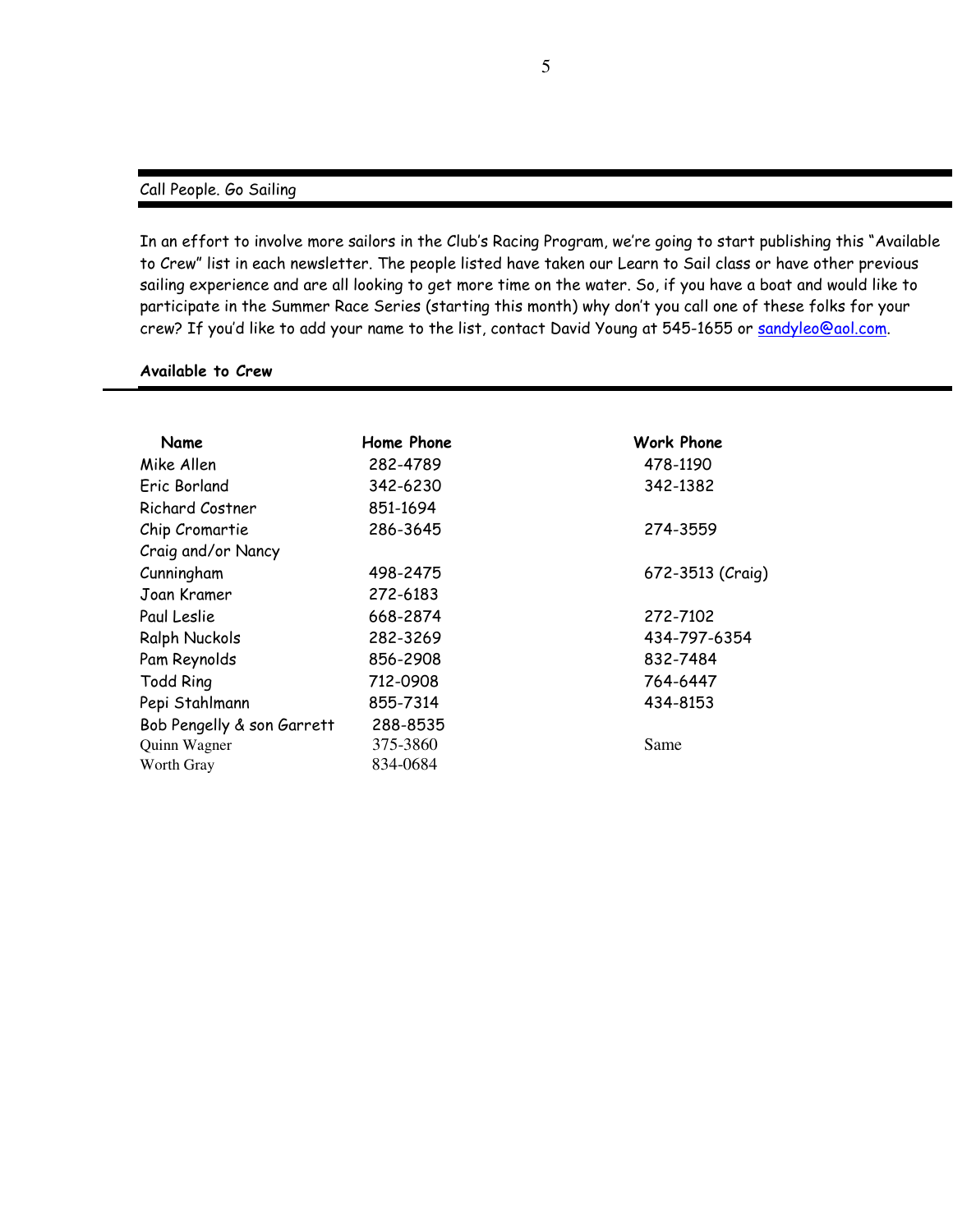| <b>Race Results, Summer Series 2002</b> |  |  |  |
|-----------------------------------------|--|--|--|
|-----------------------------------------|--|--|--|

\* indicates having met requirements for serving Race Committee

| marcates having met requirements for serving Nace Committee |                          | <b>Sunday Series</b><br><b>Saturday Series</b> |                |                 |            |                         |                |                  |  |                |                |                     |              |                |                |                  |
|-------------------------------------------------------------|--------------------------|------------------------------------------------|----------------|-----------------|------------|-------------------------|----------------|------------------|--|----------------|----------------|---------------------|--------------|----------------|----------------|------------------|
| Boat                                                        | Skipper                  | 4<br>6                                         | 5<br>4         | 7<br>6          | $8\,$<br>3 | 9<br>$\overline{7}$     | 10<br>5        | Tot              |  | 4<br>7         | 5<br>5         | 7<br>$\overline{7}$ | 8<br>4       | 9<br>8         | 10<br>6        | Tot              |
| <b>Green Division</b>                                       |                          |                                                |                |                 |            |                         |                |                  |  |                |                |                     |              |                |                |                  |
| MIR5.5 403                                                  | Bageant, G. *            |                                                |                | $6*$            |            |                         |                | 6                |  |                |                | $6*$                |              |                |                | 6                |
| TNZ16 1146                                                  | Bodman, H. *             | 13                                             |                | 17              | $6*$       |                         | 10             | 46               |  | 22             |                | 14                  | $6*$         |                | 12             | 54               |
| $E-SC$ 3                                                    | Bouknight, R.            | $\overline{2}$                                 |                |                 |            |                         |                | $\Omega$         |  |                | 16             |                     |              |                | 17             | 16               |
| F5 6043                                                     | Borland, E.              |                                                |                | $\underline{8}$ |            |                         |                | $\boldsymbol{0}$ |  |                | $\overline{2}$ |                     |              |                |                | $\boldsymbol{0}$ |
| TNZ16983                                                    | Brown, $D.*$             |                                                |                |                 | $6*$       |                         |                | 6                |  |                |                |                     |              |                |                |                  |
| F5 2947                                                     | Clark, $T.*$             | $6*$                                           |                | 11              | 9          |                         |                | 26               |  | $6*$           |                |                     |              |                |                | 6                |
| TNZ16 1059                                                  | Gilbert, S. <sup>*</sup> |                                                |                |                 | $6*$       |                         |                | 6                |  |                |                |                     |              |                |                |                  |
| TNZ16 1058                                                  | Greeson, J.              | $\mathbf{1}$                                   | $\overline{4}$ | 7               | $\tau$     | $\overline{\mathbf{2}}$ | $\overline{2}$ | 21               |  | $\overline{2}$ | $\overline{2}$ | $\overline{4}$      | 6            | $\overline{z}$ | $\overline{4}$ | 18               |
| <b>MBYT 177</b>                                             | Goodman, J. *            |                                                | $6*$           |                 |            | 13                      |                | 19               |  |                | $6*$           |                     |              |                |                | 6                |
| <b>BCN 2803</b>                                             | Grossie, W.*             |                                                | 8              | 15              | 11         | 11                      | $6*$           | 51               |  |                |                |                     |              |                | $6*$           | 6                |
| <b>FSCT 4043</b>                                            | Hemphill, J *            |                                                |                |                 |            |                         |                |                  |  | 12             | 11             |                     | $\mathbf{Q}$ | $6*$           | 8              | 46               |
| <b>LASE 145189</b>                                          | Kavkavas, C              | 15                                             | 10             | 20              |            |                         |                | 25               |  |                | 18             |                     |              |                |                | $\boldsymbol{0}$ |
| <b>TNZ16738</b>                                             | Kirkman                  | 11                                             |                |                 |            |                         |                | $\overline{0}$   |  | 15             |                |                     |              |                |                | $\boldsymbol{0}$ |
| TNZ16 1440                                                  | Khoury, E. *             |                                                |                | 9               | $6*$       |                         |                | 15               |  |                |                | 15                  | $6*$         |                |                | 21               |
| MIR5.5 114                                                  | Layton, D. *             | $\overline{5}$                                 |                | $\overline{6*}$ | 1          | 5                       | 8              | 25               |  | 12             |                | $6*$                |              |                |                | 18               |
| <b>FSCT 1939</b>                                            | Moates, R. *             |                                                |                |                 |            |                         |                |                  |  | 11             | 13             | 9                   | 13           | $6*$           | 10             | 62               |
|                                                             | Ring, T. $*$             |                                                |                |                 |            | $6*$                    |                | 6                |  |                |                |                     |              | $6*$           |                | 6                |
| <b>FSCT 2300</b>                                            | Russell, J. *            |                                                |                |                 |            |                         |                |                  |  |                |                | 9                   | $\mathbf{Q}$ | $6*$           |                | 24               |
| LI 10386                                                    | Warren, K.*              |                                                |                | 16              |            | 8                       | $6*$           | 30               |  | 19             |                | 13                  | 13           | $\tau$         | $6*$           | 58               |
| TNZ16 1575                                                  | Woltz, J. $*$            |                                                |                |                 | $6*$       |                         |                | 6                |  |                |                |                     | $6*$         |                |                | 6                |
| <b>FSCT 2262</b>                                            | Wren, $C.$ *             |                                                |                |                 |            |                         |                |                  |  | $\overline{2}$ |                |                     |              | $6*$           |                | $\,8\,$          |
| <b>FSCT 2252</b>                                            | Young, $\overline{D. *}$ |                                                |                |                 |            |                         |                |                  |  | 17             | 12             |                     |              | $6*$           |                | 35               |

The Lake Townsend Yacht Club Sailing Instructions provides that: "A member shall serve on race committee for both Saturday and Sunday for the Saturday Series and Sunday Series or have excluded their best two scores from their total scores for the Saturday Series and the Sunday Series."

The following skippers and their boats have had scores excluded because they did not serve on race committee during the Summer Series.

**Monohull Green Fleet:** Bouknight, E-Scow; Borland, Force 5; Greeson, Tanzer; Kavkavas, Laser; Kirkman, Tanzer; **Monohull White Fleet:** Biggs, Mariner 19; Biggs, Pico; Byrd, Capri 142, Costner, Aqua Fin; Cook, Capri 142; Fragakis, Sunfish; Granucci, Capri 142; Grossie, Precision 18; Kramer, Aqua Finn; Marriot, Aqua Finn; Synder, Javalin. **Flying Scott:** Gunn, Raper. **Isotope:** Meldau **Multihull:** Leonard, Hobie 16; Brande, Hobie 18.

Excluded scores are noted in *bold, italic and are underlined.* Total series scores have been adjusted to reflect these changes.